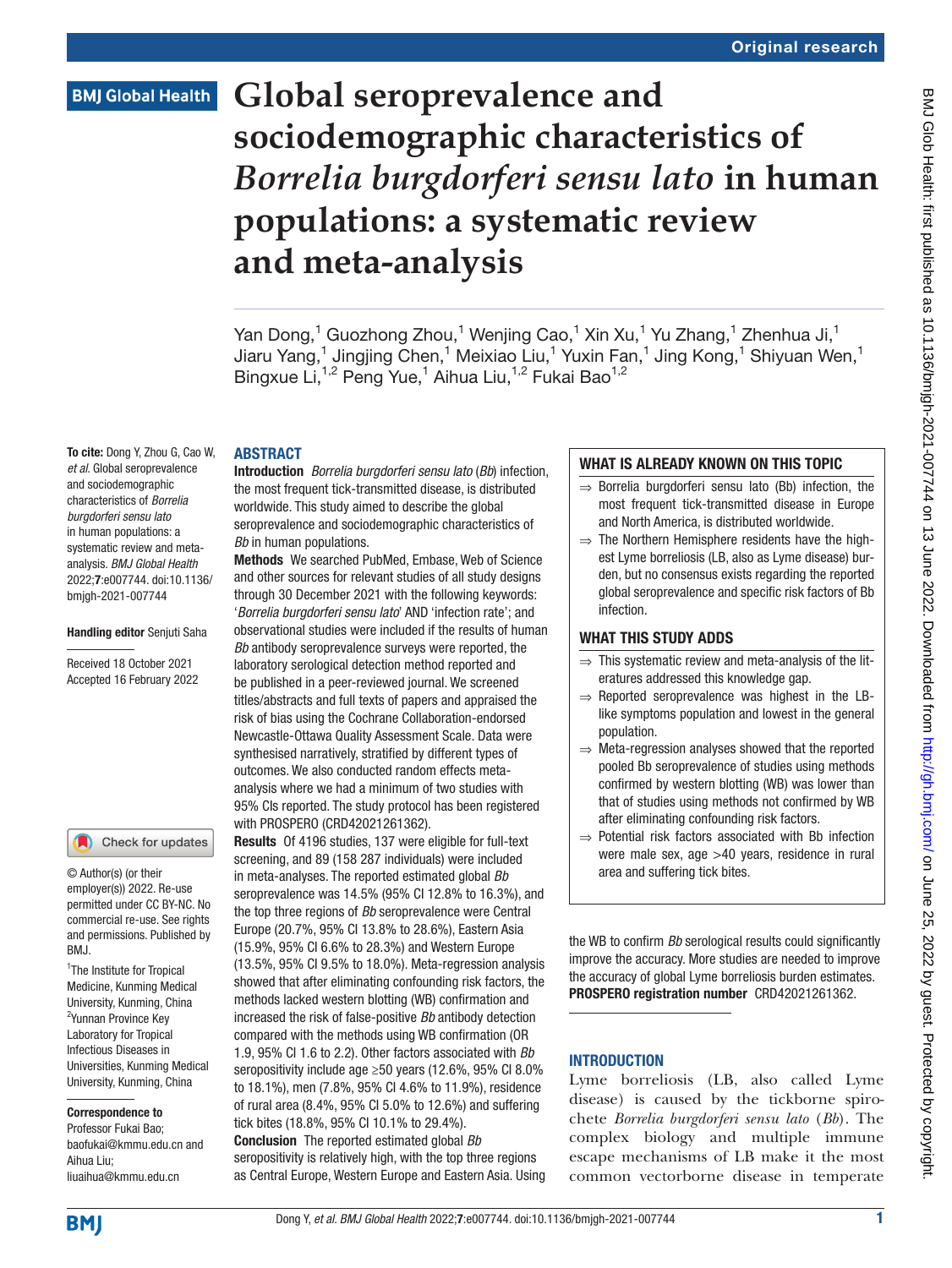#### HOW MIGHT IT IMPACT ON CLINICAL PRACTICE IN THE FORESEEABLE FUTURE?

- We confirmed that results confirmed by WB are more reliable than those not confirmed by WB when assessing human Bb infection.
- ⇒ Using WB to confirm Bb serological results could significantly improve the accuracy.
- $\Rightarrow$  For risk factors, male sex, age  $>$ 40 years, residence in rural areas, and suffering tick bites might increase the risk of Bb infection.
- ⇒ We provided a more accurate characterizationcharacterisation of the global distribution and sociodemographic factors of Bb infection, which would guide the global epidemiology of LB and identify risk factors for the disease, and could inform the development of public health response policies and LB control programsprogrammes.

North America, Europe and Asia. $1-3$  The most common clinical manifestation of LB is migrating erythema (an enlarged erythema on the skin, usually at the site of a tick bite), and the infecting agent can spread to other tissues and organs, resulting in manifestations that can involve the nervous system, joints, heart and skin.<sup>[4](#page-9-1)</sup> LB has continued to spread globally in recent years as a chronic, multisystemic vectorborne disease.<sup>[5](#page-9-2)</sup> Such vectorborne diseases, which are characterised by specificity of geographical distribution and frequent emergence and introduction of pathogens, pose a significant and growing public health problem and are major causes of disease and death worldwide.<sup>[5](#page-9-2)</sup> A strong worldwide push for continuous surveillance (including global epidemiological surveys of LB), diagnosis and control of vectors of tickborne diseases is essential for the development of effective new LB treatments and prevention methods.

*Bb* is one of several extracellular pathogens capable of establishing a persistent infection in mammals, and laboratory diagnosis of LB depends on the detection of IgM and IgG antibodies against *Bb*, the causative agent of the disease. $67$  Several laboratory tests are available for the diagnosis of LB, including serological, microscopic and molecular-based methods.<sup>[8](#page-9-4)</sup> Standard two-stage tests (STTT) based on immunoblotting (, ELISA or indirect fluorescent antibody (IFA) assay followed by immunoblot confirmation) currently serve as the primary supports for the laboratory diagnosis of LB and assessment of disease development.<sup>9 10</sup> Positive serological reactions indicating the presence of anti-*Bb* IgM or IgG reflect active or previous infection, respectively.[11 12](#page-9-6)

This review provides the first meta-analysis of literature regarding seropositivity to anti-*Bb* antibodies in different countries and among different populations worldwide aimed at enhancing understanding of the global epidemiology of LB over the last 36 years. In addition, the detection of different antibodies is compared and analysed based on two different serological testing protocols. Finally, the distribution of *Bb* seropositivity rates is discussed in conjunction with analyses of potential risk factors, including population categories (general population, defined high-risk population, tick-bitten population and LB-like symptoms population), population

characteristics (sex, age, geographical residence, tick bite status), geographical factors (continental plates), testing methods and publication year in order to identify factors associated with *Bb* seropositivity.

#### **METHODS**

This article was prepared according to Preferred Reporting Items for Systematic Reviews and Meta-Analyses (2020) guidelines (detailed in [online supple](https://dx.doi.org/10.1136/bmjgh-2021-007744)[mental appendix 1](https://dx.doi.org/10.1136/bmjgh-2021-007744)) and registered with PROSPERO (CRD42021261362).

#### Search strategy

We performed systematic, internet-based searches using the PubMed, Embase, Web of Science and the grey literature abstract databases with the following keywords: '*Borrelia burgdorferi sensu lato*' OR 'Lyme Disease Spirochete' OR *'Borrelia burgdorferi sensu stricto*' AND 'infection rate' OR 'prevalence' OR 'seroprevalence' OR 'serological survey' OR 'sero-prevalence' OR 'seroepidemiology' OR 'sero-epidemiology'. The search was not limited by language; reports not written in English were translated using Google Translate or by colleagues proficient in that language. To minimise publication bias, reference lists of included studies were manually retrieved and searched for grey literature that met our inclusion criteria. If data were missing, we contacted the corresponding authors of the relevant studies. The search was carried out between January 1984 and December 2021 (detailed in [online](https://dx.doi.org/10.1136/bmjgh-2021-007744) [supplemental appendix 2\)](https://dx.doi.org/10.1136/bmjgh-2021-007744).

#### Inclusion and exclusion criteria

Inclusion criteria were as follows: (a) samples were human serum; (b) laboratory serological detection methods with the following standard laboratory tests for identifying *Bb*, including conventional serological methods such as ELISA, IFA test, protein biochip, chemiluminescence immunoassay, passive haemagglutination assays, line blot and western blotting (WB); laboratory molecular detection methods used as additional detection methods in some studies: PCR, real-time PCR, PCR–restriction fragment length polymorphism and sequencing assays; (c) results of human studies including *Bb* antibody seroprevalence surveys; (d) original articles presenting surveillance reports or cross-sectional or case–control or cohort studies.

Exclusion criteria were as follows: (a) animal/insect studies (eg, ticks, sheep, cattle, dogs, etc); (b) serological *Bb* antibody detection method not described or detection methods did not match description; (c) incomplete data (eg, only reported total *Bb* seroprevalence while the total number of participants was not indicated or geographical information and population categories not described) and studies lacking primary data (eg, full-text study was not found); (d) systematic review, meta-analysis, conference presentation, case report, repeated publication (the highest quality publication was retained). This phase involved a group of three reviewers (YD, WC and YZ)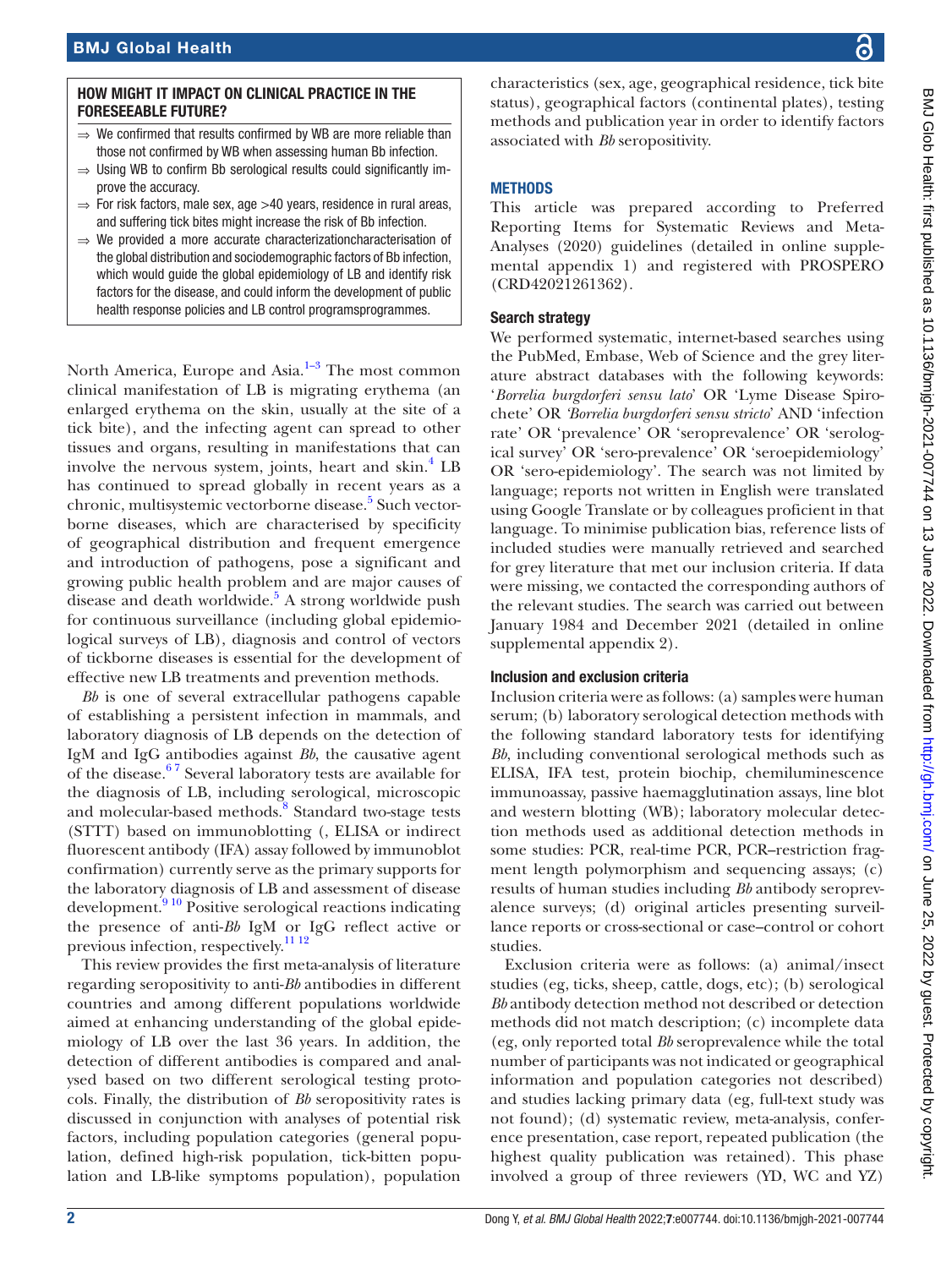who independently catalogued all reports using the set criteria. Outcome of this initial categorisation was then crosschecked by a different reviewer within this group to ensure its accuracy with a 90% level of agreement (detailed in [online supplemental appendix 3](https://dx.doi.org/10.1136/bmjgh-2021-007744)).

# Data screening and extraction

Data extraction was assessed independently, with conflicts of opinion and uncertainties discussed and resolved by consensus with third-party reviewers (YD, JC and GZ). Data were extracted from each included study and entered into a database. Data pertaining to the first author, publication year period, country, area of residence, serological screening test used, population categories, sex, age, sample size, tick bite, and number of seropositive results, type of antibody and other relevant information were extracted.

#### Risk of bias

Full-text papers were obtained for all identified potential reports for detailed risk of bias assessment (by YD, JK and WC), and assessment inconsistencies were discussed and disagreements resolved by consensus. Data quality scores were rated with the Cochrane Collaboration-endorsed Newcastle-Ottawa Quality Assessment Scale, which was specifically designed to assess aspects of populationbased studies of prevalence. $^{13}$  <sup>14</sup> The assessment was based on three main criteria relating to (a) selection bias, (b) confounding, and (c) outcome measurement bias. The checklist included seven items, each option as 'a', 'b', 'c' or 'd'. The assessment options correspond to a 'star system' that allows us to rate the overall quality (low, moderate or high) after assessing the risk of bias in the three main criteria. Option scoring '\*\*' received 20% scores; option scoring '\*' received 10% scores; others received 0 point. Thus, final scores for each study could range from 0% to 100%: studies with a score of 0%–49% were defined as low quality; those with a score of 50%–69% were considered moderate quality; and those with a score of 70%–100% were deemed high quality. Studies with a score of  $\geq 50\%$  were included in the final analysis (detailed in [online supplemental appendix 4](https://dx.doi.org/10.1136/bmjgh-2021-007744)).

## Data synthesis and analysis

A meta-analysis was conducted using the 'meta' package in R (V.4.0.5) to estimate *Bb* seroprevalence. A random effects model was used to calculate the reported pooled seroprevalence. An  $I^2$  value of more than  $50\%$  was considered to indicate significant heterogeneity, and more than 75% was considered to indicate high heterogeneity. The global seropositivity rate was calculated, as this was the objective of the study. For each reported seroprevalence, an exact binomial 95% CI was calculated. Significant differences in estimated seroprevalence between pairs of risk factors for *Bb* seroprevalence were evaluated based on 95% CIs. Differences were considered statistically significant if the 95% CIs did not overlap.

Overall, heterogeneity among studies was assessed using the  $I^2$  test, and seroprevalence estimates were stratified by population category (general, high-risk, tick-bitten, LB-like symptoms) and other potential risk factors (sex, age, years of publication, continent, country, tick bites, residence, serological screening test used), as these variables were considered a priori potential predictors of *Bb* seroprevalence.<sup>[15](#page-9-8)</sup> The effect of heterogeneity on seroprevalence estimates was examined by subgroup and meta-regression analyses. Reported pooled ORs and 95% CIs were calculated from raw data of the included studies using the random effects model, and reported subgroup pooled ORs were generated for different risk factors. Logit transformation, arcsine transformation and Freeman-Tukey methods (different methods used for proportion meta-analyses) were compared via sensitivity analysis. Publication bias was detected using Egger's test and funnel plots.

#### Patient and public involvement

Patient and public involvement statement is not applicable in this paper since the patients or the public were not involved in either the design, conduct, reporting or dissemination plans of our research.

#### **RESULTS**

#### Search results and eligible studies

We retrieved 4196 studies from three databases (the PubMed, Embase and Web of Science abstract databases) and grey literatures. A total of 89 observational studies (cross-sectional, cohort, case–control studies) that met inclusion requirements were included after fulltext review (online supplemental appendix  $5$ ).<sup>16–104</sup> The studies involved 158287 participants, and the reported estimated *Bb* seroprevalence was 14.5% (95% CI 12.8% to 16.3%). Details regarding article screening procedures and reasons for exclusion are summarised in [figure](#page-3-0) 1. According to the Newcastle-Ottawa Quality Assessment Scale, the 89 studies were graded as moderate to high quality. [Online supplemental appendix 6](https://dx.doi.org/10.1136/bmjgh-2021-007744) presents the details of the risk of bias assessment.

## Meta-analysis of global *Bb* seroprevalence

The reported pooled seroprevalence was 14.5% (95% CI 12.8% to 16.3%) according to the random effects model [\(online supplemental appendix 7](https://dx.doi.org/10.1136/bmjgh-2021-007744)). Of the 89 studies, 31 lacked WB confirmation of serological testing, and 58 had WB confirmation, with reported pooled *Bb* seropositivity rates of 16.3% (95% CI 13.8% to 18.9%) and 11.6% (95% CI 9.5% to 14.0%), respectively [\(online supple](https://dx.doi.org/10.1136/bmjgh-2021-007744)[mental appendix 8\)](https://dx.doi.org/10.1136/bmjgh-2021-007744).

Forty of the included studies were unique, in that they documented the results of serological testing techniques with/without WB confirmation in the same cohort, thus allowing a better comparison of the two methods for determining *Bb* seropositivity. The reported pooled *Bb* seropositivity was 17.5% (95% CI 14.2% to 21.0%) without WB confirmation and 9.8% (95% CI 7.5% to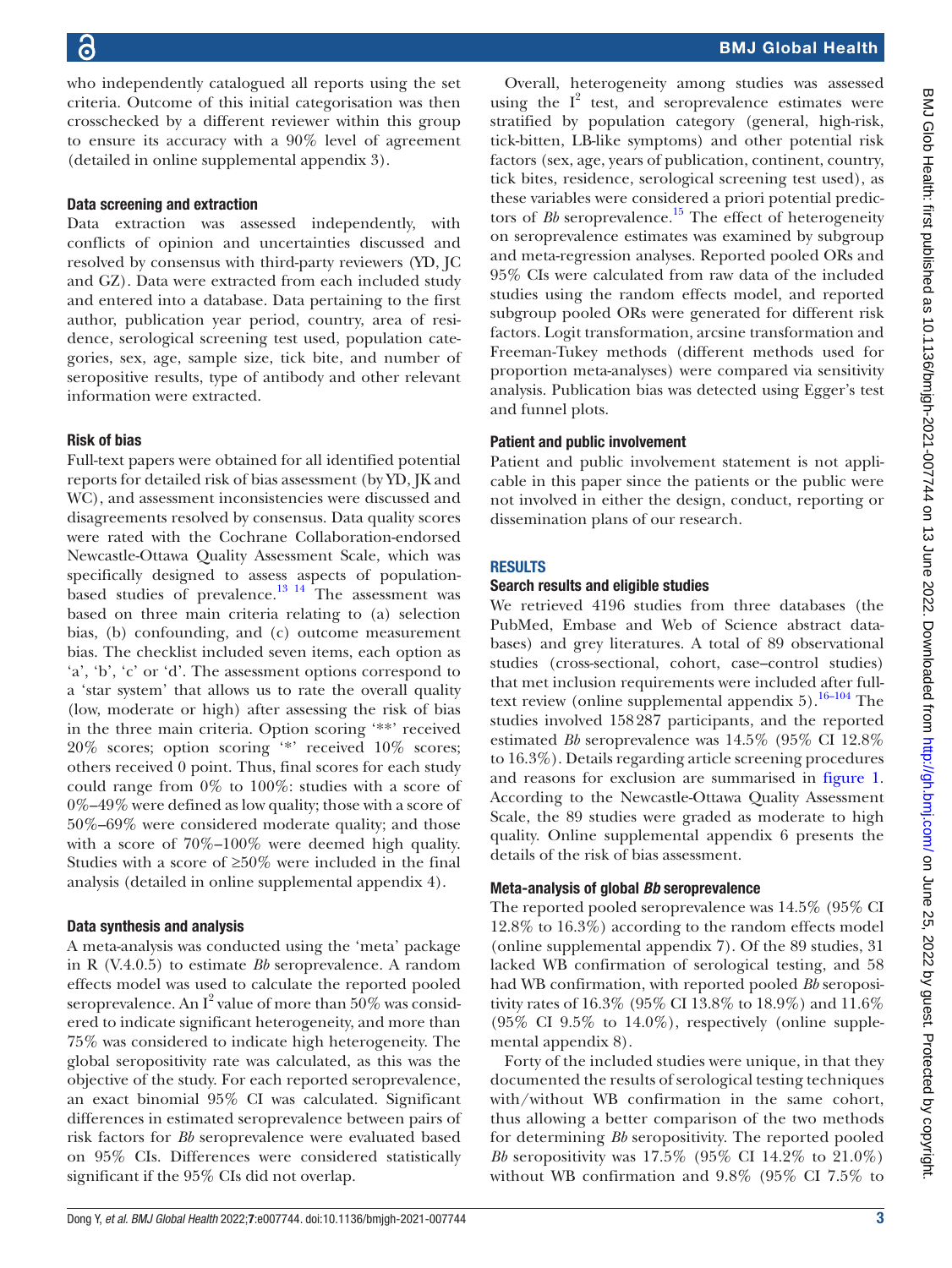

Records identified through

Records identified through

<span id="page-3-0"></span>Figure 1 Preferred Reporting Items for Systematic Reviews and Meta-Analyses (PRISMA) flow diagram of search strategy for selecting eligible studies. conf WB, confirmatory western blotting.

12.3%) with WB confirmation ([online supplemental](https://dx.doi.org/10.1136/bmjgh-2021-007744)  [appendix 9\)](https://dx.doi.org/10.1136/bmjgh-2021-007744). The two methods were also compared after eliminating confounding risk factors such as sex, age, specified antibody type (IgM/IgG/IgM+IgG), publication year period, tick bite history, population category and residence region (rural/urban) ([table](#page-4-0) 1, [figure](#page-5-0) 2). Our results suggested that using only one-step methods such as ELISA/IFA to determine *Bb* seropositivity has limitations and that serological testing for *Bb* seropositivity with WB confirmation is more reliable. These results further support the use of standard two-stage testing (STTT, ELISA or IFA assay followed by WB confirmation) as a more reliable means of supporting the laboratory diagnosis of LB and assessing its development.

Based on the above results, the 58 studies that used WB confirmation to determine *Bb* seropositivity were used to analyse factors predictive of *Bb* infection, as our data showed *Bb* seropositivity results were more reliable with WB confirmation. Therefore, a subgroup analysis of the data from the 58 studies was conducted to survey possible predictors for *Bb* infection. The 58 selected articles were published between 1999 and 2021 and conducted in 28 countries from the Americas (5), Europe (17), Asia (4), Australia (1) and the Caribbean region (1).

#### Subgroup analysis

A subgroup analysis was performed according to possible predictors of LB. By gender, the reported pooled *Bb* seropositivity rates were 5.3% (95% CI 3.2% to 8.0%) for females and 7.8% (95% CI 4.6% to 11.9%) for males. By age, the reported pooled *Bb* seropositivity rates were 7.1% (95% CI 5.1% to 9.5%) for those 0–39 years of age, 10.1% (95% CI 4.6% to 17.6%) for those 40–49 years of age and 12.6% (95% CI 8.0% to 18.1%) for those  $\geq 50$ years of age. By place of residence, the reported pooled *Bb* seropositivity rates were 8.4% (95% CI 5.0% to 12.6%) for rural populations and  $5.4\%$  (95% CI 3.2% to  $8.1\%$ ) for urban populations. According to tick bite history, the reported pooled *Bb* seropositivity rates were 18.8% (95% CI 10.1% to 29.4%) for the tick-bitten population and 10.5% (95% CI 2.1% to 24.3%) for those not tick bitten. For the four population categories, the reported pooled *Bb* seropositivity rate in the general population was 5.7% (95% CI 4.3% to 7.3%), which was significantly lower than the reported pooled *Bb* seropositivity rate of 14.7% (95% CI 9.9% to 20.2%) for the high-risk population, 18.8% (95% CI 10.1% to 29.4%) for the tick-bitten population and 21.3% (95% CI 14.1% to 29.4%) for the LB-like symptoms population. Two time periods (2001–2010 and 2011–2021) were examined to analyse the *Bb* prevalence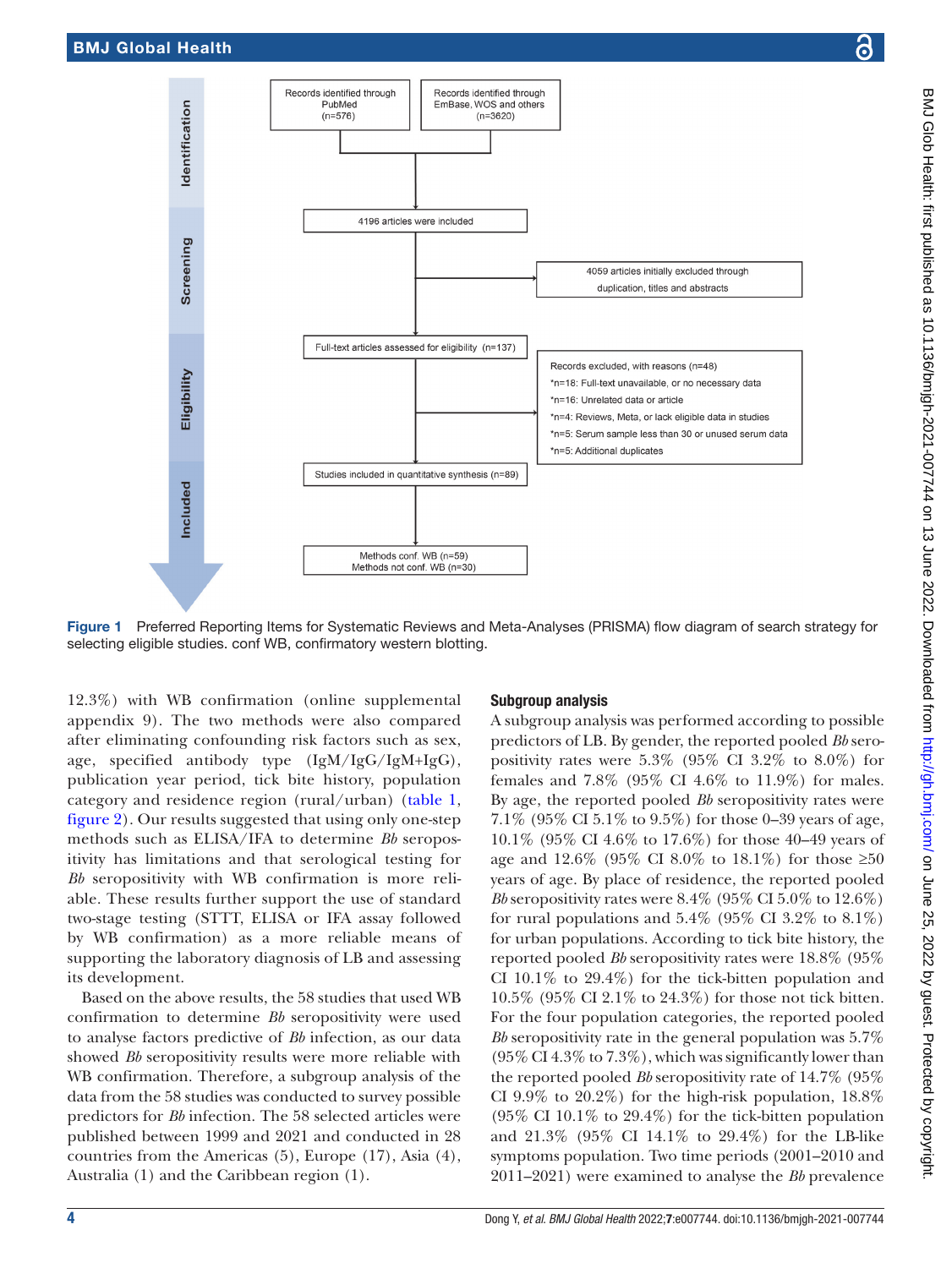|                       | WB and methods not confirmed by WB after eliminating confounding risk factors |                                       |                             |          |                           |
|-----------------------|-------------------------------------------------------------------------------|---------------------------------------|-----------------------------|----------|---------------------------|
|                       |                                                                               |                                       | Random effects model        |          |                           |
|                       | <b>Methods conf WB</b>                                                        | Methods not conf WB OR (95% CI)       |                             | P value  | <b>Cohort</b>             |
| Overall               | 9.8% (7.5%; 12.3%)                                                            | 17.5% (14.2%; 21.1%) 1.9 (1.6 to 2.2) |                             | < 0.0001 | 38                        |
| Sex                   |                                                                               |                                       |                             |          |                           |
| Female                | 5.1% (3.5%; 7.1%)                                                             | 10.4% (7.1%; 14.2%)                   | 1.7 (1.3 to 2.2)            | 0.0002   | 14                        |
| Male                  | 5.4% (2.6%; 9.2%)                                                             | 11.1% (5.1%; 18.9%)                   | 1.8 (1.2 to 2.8)            | 0.0055   | $\overline{7}$            |
| Age (years)           |                                                                               |                                       |                             |          |                           |
| $<$ 40 $\,$           | 8.1% (3.7%; 14.0%)                                                            | 15.9% (8.2%; 25.6%)                   | 1.6 (1.2 to 2.19)           | 0.0030   | 6                         |
| $40 - 49$             | 6.2% (0.0%; 26.4%)                                                            | 18.0% (2.6%; 43.1%)                   | 2.4 (1.6 to 3.6)            | < 0.0001 | $\overline{c}$            |
| $\geq 50$             | 8.8% (1.2%; 22.6%)                                                            | 18.0% (7.2%; 32.4%)                   | 1.9 $(1.4 \text{ to } 2.4)$ | < 0.0001 | 6                         |
| Residence             |                                                                               |                                       |                             |          |                           |
| Rural                 | 9.5% (3.6%; 17.7%)                                                            | 13.4% (3.1%; 29.3%)                   | 1.4 $(1.1$ to 1.9)          | 0.0082   | $\ensuremath{\mathsf{3}}$ |
| Urban                 | 5.3% (1.0%; 12.8%)                                                            | 8.9% (0.8%; 24.6%)                    | 1.5 $(1.0 to 2.2)$          | 0.0451   | 3                         |
| <b>Tick bites</b>     |                                                                               |                                       |                             |          |                           |
| Not suffering         | 3.2% (0.8%; 6.9%)                                                             | 14.3% (8.7%; 20.9%)                   | 4.5 (1.6 to 12.9)           | 0.0052   | 1                         |
| Suffering             | 16.2% (4.6%; 33.1%)                                                           | 38.0% (2.7%; 67.5%)                   | $2.4$ (1.1 to 5.0)          | 0.0215   | $\overline{4}$            |
| Different continents  |                                                                               |                                       |                             |          |                           |
| Europe                | 10.3% (7.5%; 14.1%)                                                           | 17.2% (11.7%; 23.8%) 1.7 (1.5 to 1.9) |                             | < 0.0001 | 12                        |
| America               | 4.1% (0.7%; 10.1%)                                                            | 10.6% (6.7%; 15.4%)                   | 3.8 (1.9 to 7.6)            | 0.0001   | 6                         |
| Asia                  | 6.6% (3.3%; 10.9%)                                                            | 13.8% (8.2%; 20.6%)                   | 2.3 (1.7 to 3.1)            | < 0.0001 | 10                        |
| Different populations |                                                                               |                                       |                             |          |                           |
| General               | 5.3% (3.7%; 7.3%)                                                             | 9.7% (7.5%; 12.1%)                    | $1.9(1.5 \text{ to } 2.3)$  | < 0.001  | 22                        |
| High risk             | 10.9% (6.6%; 16.2%)                                                           | 22.0% (16.1%; 28.7%) 1.5 (1.3 to 1.7) |                             | < 0.001  | 12                        |
| Tick bitten           | 16.2% (4.6%; 33.1%)                                                           | 38.0% (12.7%; 67.5%) 2.4 (1.1 to 5.0) |                             | 0.0215   | $\overline{4}$            |
| LB-like<br>symptoms   | 18.9% (10.7%; 28.7%)                                                          | 26.5% (14.6%; 40.6%) 1.4 (1.1 to 1.8) |                             | 0.007    | 6                         |
| Antibodies            |                                                                               |                                       |                             |          |                           |
| lgG                   | 7.8% (4.8%; 11.4%)                                                            | 12.8% (7.8%; 18.9%)                   | 1.7 (1.4 to 2.0)            | < 0.001  | 12                        |
| <b>IgM</b>            | 4.2% (2.7%; 5.9%)                                                             | 12.2% (9.2%; 15.4%)                   | $3.1$ (2.1 to 4.4)          | < 0.001  | 12                        |
| $lgG+lgM$             | $0.2\%$ (0.0%; 0.7%)                                                          | 2.2% (0.4%; 5.4%)                     | 4.8 (2.0 to 11.5)           | < 0.001  | 3                         |
| Two time periods      |                                                                               |                                       |                             |          |                           |
| 2001-2010             | 7.1% (3.6%; 11.6%)                                                            | 14.3% (11.2%; 17.7%) 2.5 (1.4 to 4.4) |                             | 0.0017   | 9                         |
| 2011-2021             | 10.1% (7.3%; 13.4%)                                                           | 17.9% (13.8%; 22.4%) 1.9 (1.6 to 2.3) |                             | < 0.001  | 26                        |
|                       |                                                                               |                                       |                             |          |                           |

<span id="page-4-0"></span>Table 1 Meta-regression analysis of *Borrelia burgdorferi sensu lato* seroprevalence determined using methods confirmed by WB and methods not confirmed by WB after eliminating confounding risk factors

Methods conf WB group was considered the reference group when conducting meta-regression analysis. LB, Lyme borreliosis; WB, western blotting.

trend over time. The *Bb* prevalence after 2011 was higher than that before, with the *Bb* seropositivity rate increasing from 8.1% (95% CI 5.7% to 10.8%) to 12.2% (95% CI 9.6% to 15.0%) ([table](#page-6-0) 2). Depending on the continental plate, the reported pooled *Bb* seropositivity rates for the Americas, Europe, the Caribbean, Asia and Oceania (only Australia reported) were 9.4% (95% CI 3.5% to 17.7%), 13.5% (95% CI 10.9% to 16.3%), 2.0% (95% CI 0.6% to 4.1%), 7.4% (95% CI 3.7% to 12.2%) and 4.1% (95% CI 0.0% to  $14.1\%$ ), respectively ([table](#page-7-0) 3). Forest plots of pooled *Bb* prevalence stratified by subgroup are shown in [online supplemental appendices 10–23.](https://dx.doi.org/10.1136/bmjgh-2021-007744) The

compositions of the four population cohorts in each region are summarised in [figure](#page-8-0) 3. The reported pooled seropositivity rate is summarised by cohort according to region and population group in [figure](#page-8-1) 4.

#### Sensitivity analyses

Sensitivity analyses involved omitting each study in turn and comparing the reported pooled *Bb* seropositivity rate using an inverse sine transformation. After omitting each study in turn, the reported pooled seropositivity rate of the remaining studies was approximately 12%, indicating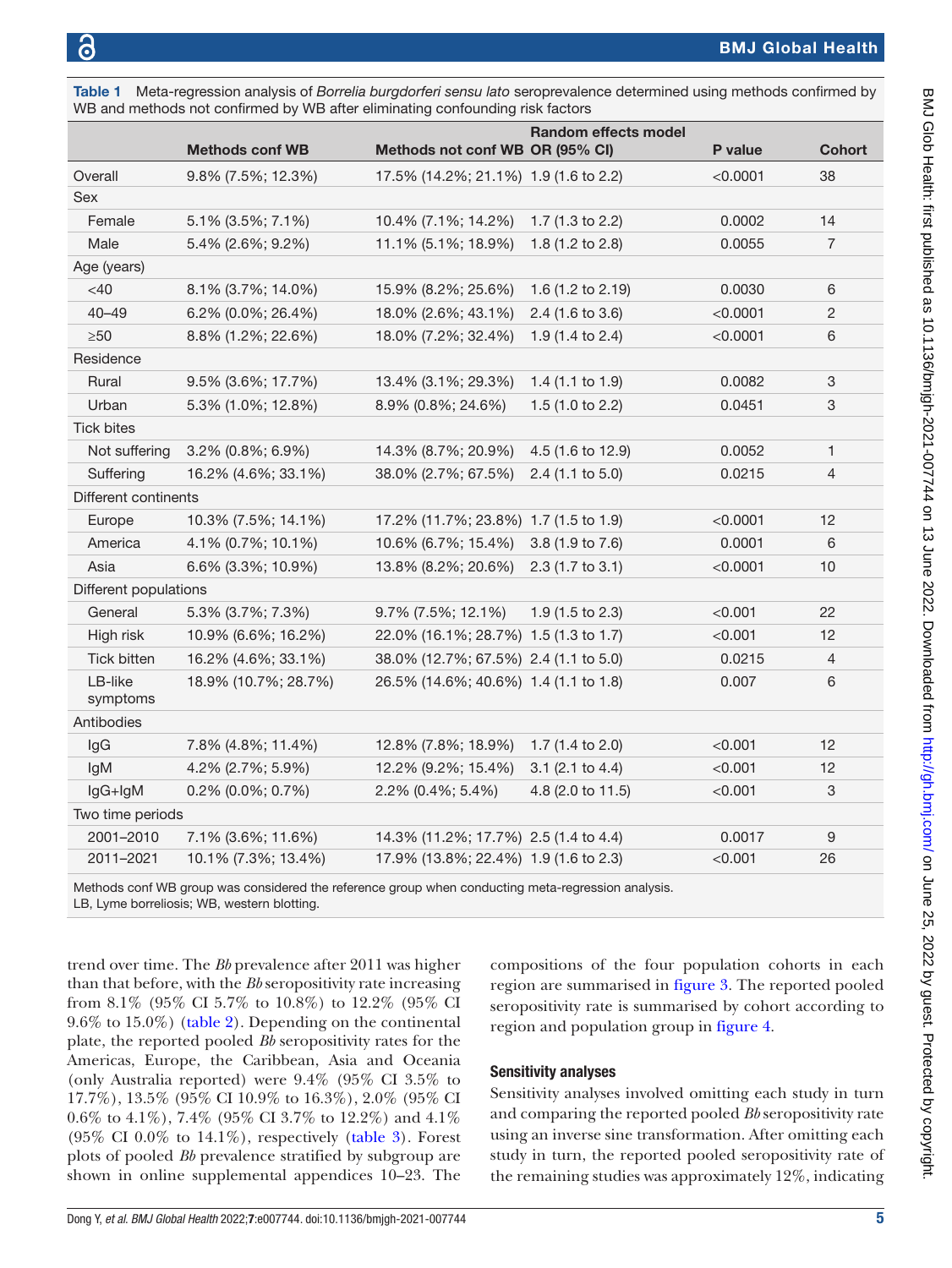#### Seroprevalence (%) 18 16  $\prod$  IgG(+)  $14$ 12.8%  $12.2%$  $\Box$  IgM(+)  $12$ Both  $\lg G(+)$  and  $\lg M(+)$  $10$  $7.8%$ 8 6  $4.2%$  $\overline{A}$  $2.2%$  $\overline{\mathbf{c}}$  $\Omega$  $0.2%$ Methods not conf. WB Methods conf. WB

<span id="page-5-0"></span>Figure 2 Prevalence of specific anti-IgG and anti-IgG antibodies against *Borrelia burgdorferi sensu lato* among extracted studies that reported seropositivity confirmed by western blotting (WB) relative to seropositivity not confirmed by WB.

that the meta-analysis results were robust and reliable ([online supplemental appendix 24](https://dx.doi.org/10.1136/bmjgh-2021-007744)).

#### Meta-regression

To assess potential sources of heterogeneity, a random effects model meta-regression analysis was conducted, which revealed significant heterogeneity with pooled analyses ([online supplemental appendix 25](https://dx.doi.org/10.1136/bmjgh-2021-007744))  $(I^2=0.99;$ p<0.001).

#### Publication bias

The Egger's test and a funnel plot were constructed to assess publication bias. According to the Egger's test, the p value was 0.04, and the funnel plot was clearly asymmetric; thus, the review had some publication bias ([figure](#page-8-2) 5).

#### **DISCUSSION**

*Bb* is a zoonotic tickborne spirochete and pathogen of LB.<sup>105</sup> Since its identification in 1975, LB has become the most common tickborne zoonotic disease world-wide.<sup>[106 107](#page-11-1)</sup> The incidence and distribution of LB have increased over the last four decades.<sup>[108](#page-11-2)</sup> Therefore, there is a need for preventive measures, which necessitates understanding the dynamics of tickborne disease transmission and the lack of effective disease prevention strategies to reduce the risk of contracting the disease.<sup>109</sup> This is the most comprehensive and up-to-date systematic review of the worldwide seroprevalence of *Bb*. We estimated a reported global seroprevalence of 14.5% (95% CI 12.8% to 16.3%) and confirmed wide variation in *Bb* prevalence between regions and countries, with the reported prevalence highest in Central Europe (20.7%), followed by Eastern Asia (15.9%), Western Europe (13.5%) and Eastern Europe (10.4%). In contrast, the reported prevalence was lowest in the Caribbean (2.0%), Southern Asia (3.0%) and Oceania (5.3%).

The global seroprevalence rates assessed in our metaanalysis should be considered preliminary estimates because of the large heterogeneity of the included studies. After stratification by potentially important predictors (eg, population category, continental distribution, detection test), heterogeneity across populations, continents and detection methods remained high. No specific sources of heterogeneity were identified by various means (subgroup, sensitivity or meta-regression analyses). The high heterogeneity after specified stratification suggests that (1) heterogeneity could be due to the limited data, indicating that more data are needed to address heterogeneity and obtain more globally representative estimates of *Bb* prevalence; or (2) heterogeneity could be due to other possible sources: differences in study design, inclusion/exclusion criteria, population size, recruitment/sampling methods, test kits.

Furthermore, the publication bias of the included studies should not be overlooked. First, in areas where LB is endemic, clinicians routinely use the *Bb* antibody test and are therefore more likely to report higher seropositivity rates relative to LB-non-endemic areas; thus, the reported seropositivity rate in the general population may be overestimated and non-representative of the global population. Second, whether the study's sample size was representative of the region's total population and whether small samples were used for estimation could have impacts that cannot be ignored. The funnel plot and Egger's test results showed some publication bias in this review, so the global seroprevalence that we assessed should be considered a preliminary estimate. The population was therefore divided into four subpopulations (general, high-risk, tick-bitten and LB-like symptoms populations), and each analysed separately.

Jointly improving and standardising testing methods is of great value in providing accurate epidemiological data on LB and identifying potential risk factors for LB. The possibility of false-positive cross-reactivity with pathogens of other infectious diseases (eg, Epstein-Barr virus) in one-step tests such as ELISA has been reported.[9 110](#page-9-5) The reported pooled prevalence rate in this study was based primarily on WB-confirmed results due to concerns over results comparability and reliability. This conclusion was based on our results after comparing the seroprevalence of WB-confirmed and non-WB-confirmed results; the seropositivity rate with WB confirmation, which exhibited high consistency after excluding confounding factors, was more reliable than that without WB confirmation. These results suggest that WB confirmation could reduce false positivity to some degree and improve specificity. However, WB confirmation has limitations, such as low sensitivity of serological assays in the early stages of *Bb* infection,<sup>[111](#page-11-4)</sup> the subjectivity and complexity of the techniques associated with secondary immunoblotting and high rela-tive expense.<sup>[112](#page-11-5)</sup> Other improved secondary serological assays (eg, whole-cell ultrasound enzyme immuno- $\frac{1}{2}$  (ex),  $\frac{1}{2}$  and  $\frac{1}{2}$  and molecular diagnostics (eg,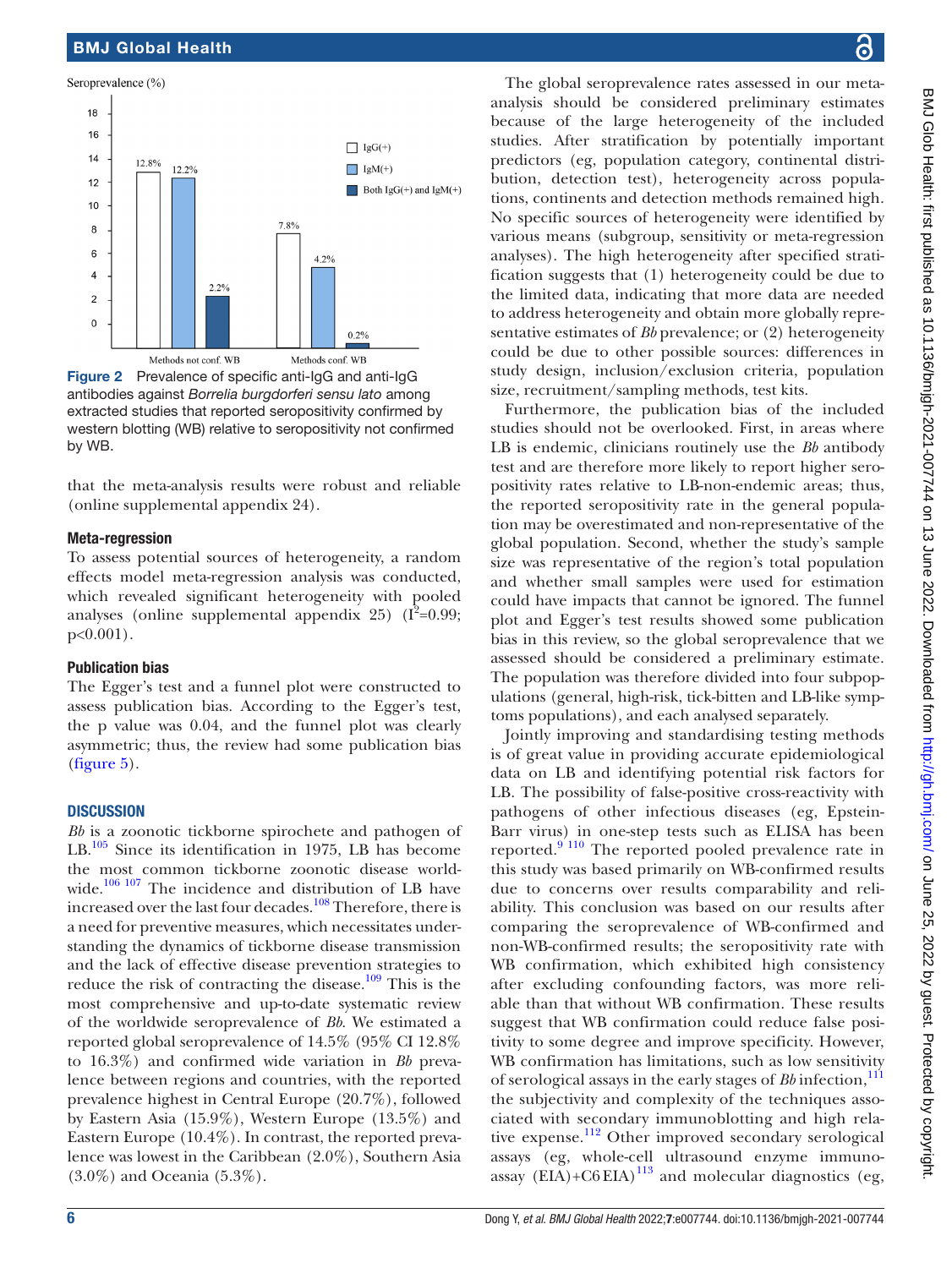Tick bites

Different continents

<span id="page-6-0"></span>

| Table 2<br>58 included studies determining Bb seroprevalence confirmed by WB |    |                                            | Meta-regression analysis of the potential risk factors associated with <i>Borrelia burgdorferi sensu lato</i> (Bb) infection in |                       |    |
|------------------------------------------------------------------------------|----|--------------------------------------------|---------------------------------------------------------------------------------------------------------------------------------|-----------------------|----|
| <b>Risk factor</b>                                                           |    | Cohort Seroprevalence (95% CI) OR (95% CI) | <b>Random effects model</b>                                                                                                     | <b>P</b> value Cohort |    |
| Overall                                                                      | 58 | 11.5% (9.4% to 13.8%)                      |                                                                                                                                 |                       |    |
| <b>Sex</b>                                                                   |    |                                            |                                                                                                                                 |                       |    |
| Female                                                                       | 20 | $5.5\%$ (3.2% to 8.0%)                     | Reference                                                                                                                       |                       | 18 |
| Male                                                                         | 20 | 7.8% (4.6% to 11.9%)                       | 1.4 $(1.2 \text{ to } 1.9)$                                                                                                     | 0.001                 | 18 |
| Age (years)                                                                  |    |                                            |                                                                                                                                 |                       |    |
| $<$ 40                                                                       | 18 | 7.1% (5.1% to 9.5%)                        | Reference                                                                                                                       |                       | 9  |
| $40 - 49$                                                                    | 5  | 10.1% (4.6% to 17.6%)                      | 1.3 $(1.0 to 1.6)$                                                                                                              | 0.049                 | 5  |
| $\geq 50$                                                                    | 14 | 12.6% (8.0% to 18.1%)                      | 2.0 (1.5 to 2.7)                                                                                                                | < 0.001               | 9  |
| Residence                                                                    |    |                                            |                                                                                                                                 |                       |    |

Rural 8 8.4% (5.0% to 12.6%) Reference 8 8.4% (5.0% to 12.6%) Urban 0.002 8 5.4% (3.2% to 8.1%) 0.7 (0.6 to 0.9) 0.002 8

Not suffering 10 10.5% (2.1% to 24.3%) Reference 5 Suffering 5 18.8% (10.1% to 29.4%) 1.8 (1.0 to 3.2) 0.036 5

| Asia                                        | 10 | 7.4% (3.7% to 12.2%)   |                            |         |    |
|---------------------------------------------|----|------------------------|----------------------------|---------|----|
| Caribbean                                   | 1. | 2.0% (0.6% to 4.1%)    |                            |         |    |
| Different populations                       |    |                        |                            |         |    |
| General                                     | 35 | 5.7% (4.3% to 7.3%)    | Reference                  |         | 8  |
| High risk                                   | 22 | 14.7% (9.9% to 20.2%)  | 1.6 (1.3 to 2.2)           | < 0.001 | 7  |
| <b>Tick bitten</b>                          | 10 | 18.8% (10.1% to 29.4%) | $2.5(1.7 \text{ to } 3.8)$ | < 0.001 | 2  |
| LB-like symptoms                            | 13 | 21.3% (14.1% to 29.4%) | 5.8 (2.7 to 13.6)          | < 0.001 | 2  |
| <b>Methods</b>                              |    |                        |                            |         |    |
| Methods not conf WB                         | 41 | 16.3% (13.8% to 18.9%) | Reference                  |         | 36 |
| Methods conf WB                             | 40 | 11.6% (9.5% to 14.0%)  | $0.6$ (0.6 to 0.7)         | < 0.001 | 36 |
| Two time periods                            |    |                        |                            |         |    |
| 2001-2010                                   | 12 | 8.1% (5.7% to 10.8%)   |                            |         |    |
| 2011-2021                                   | 45 | 12.2% (9.6% to 15.0%)  |                            |         |    |
| LB, Lyme borreliosis; WB, western blotting. |    |                        |                            |         |    |

next-generation sequencing) $113$  are developing rapidly, which could improve LB diagnosis.

Europe 35 14.0% (11.2% to 17.0%) America 10 9.4% (3.5% to 17.7%)

To identify potential risk factors associated with anti-*Bb* antibody positivity, we conducted meta-regression analyses according to reported demographic characteristics for the 58 studies confirmed by WB. Our limited results showed that the prevalence of people who suffered tick bites was higher than that of those not suffering from tick bites. The high-risk population was defined in terms of occupation (farmers, skilled and unskilled workers, police officers, soldiers, housewives and retirees), $\frac{15}{15}$  and the specificity of these occupations has greatly increased the exposure to ticks and intermediate host animals (eg, dogs, sheep) related to LB. The general, high-risk, tick

bite and LB-like symptoms populations showed a progressive increase in seropositivity over time. Numerous investigations have shown that the prevalence of tickborne diseases has doubled in the last 12 years.<sup>114</sup> Our results indicate that the prevalence of *Bb* in 2010–2021 was higher than that in 2001–2010. LB is the most prominent tickborne disease, and tick populations (carriers of microbial pathogens second only to mosquitoes) have expanded globally and geographically in recent years, thereby greatly increasing the risk of human exposure to ticks. $115$  This may be related to ecological changes and anthropogenic factors, such as longer summers and warmer winters, changes in precipitation during dry months, animal migration, fragmentation of arable land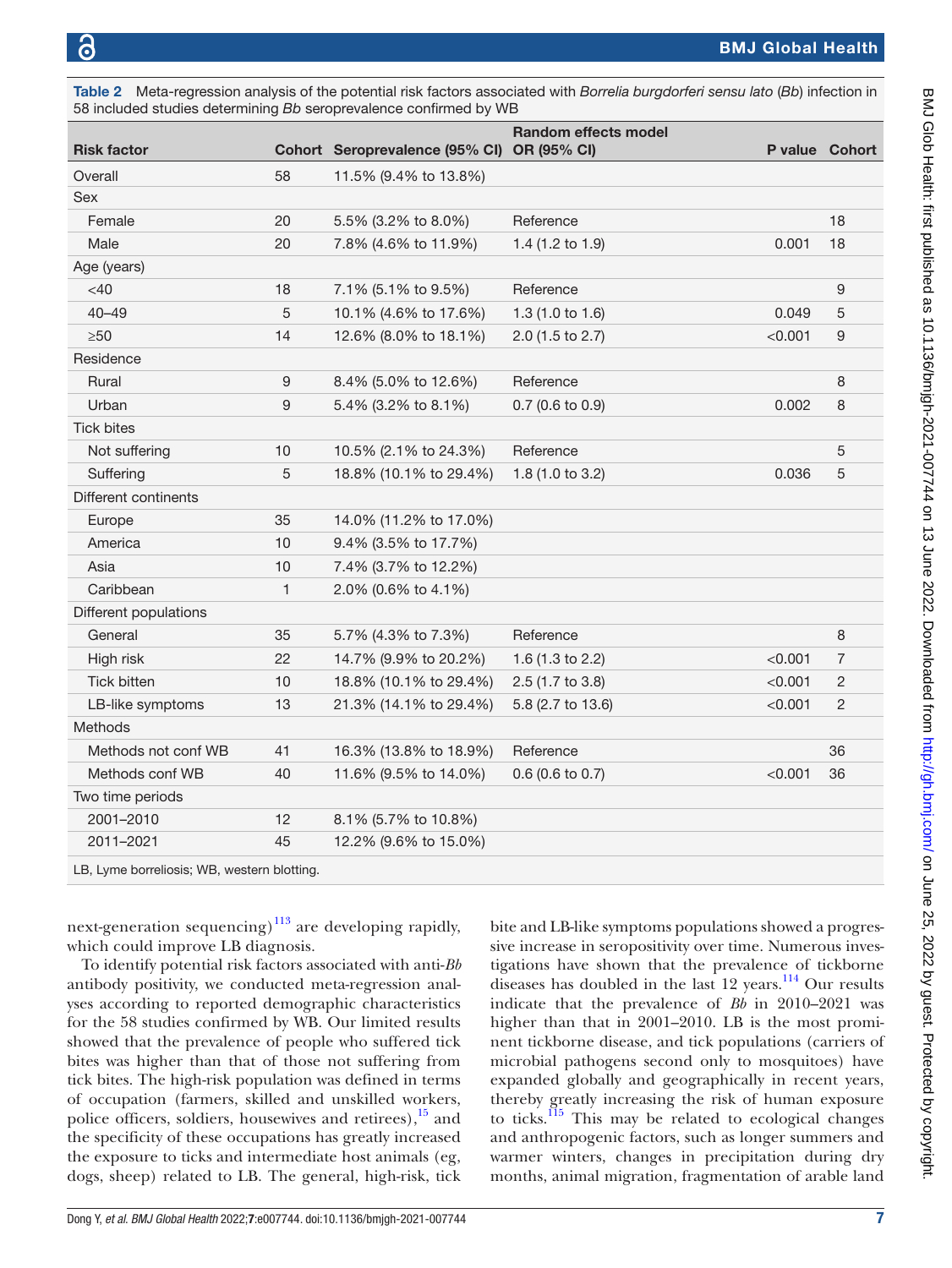BMJ Glob Health: first published as 10.1136/bmigh-2021-007744 on 13 June 2022. Downloaded from http://gh.bmj.com/ on June 25, 2022 by guest. Protected by copyright. BMJ Glob Health: first published as 10.1136/bmjgh-2021-00*774*4 on 13 June 2022. Downloaded from <http://gh.bmj.com/> on June 25, 2022 by guest. Protected by copyright

<span id="page-7-0"></span>

|                       |                             |                              | Table 3 Range of <i>Borrelia burgdorferi sensu lato (Bb</i> ) seroprevalence in five populations from different continents |                             |                          |
|-----------------------|-----------------------------|------------------------------|----------------------------------------------------------------------------------------------------------------------------|-----------------------------|--------------------------|
| Continent             | General population          | High-risk population         | Tick-bitten population                                                                                                     | LB-like symptoms population | ₹                        |
| America               |                             |                              |                                                                                                                            |                             |                          |
| North America         | 1.2% (0.0%-5.4%)            | $.6\% - 60.8\%$<br>27.8% (4. | 30.4% (0.9%-77.2%)                                                                                                         | 14.2% (12.4%–16.2%)         | $9.4\%$ (2.6%-19.8%)     |
| South America         | ı                           | $9\% - 8.5\%$<br>4.6% (1.    | I                                                                                                                          | 12.2% (1.8%-29.9%)          | $8.7\%$ (3.2%-16.6%)     |
| Europe                |                             |                              |                                                                                                                            |                             |                          |
| Southern Europe       | 4.4% (2.1%-6.8%)            | 12.3% (6.4%-16.9%)           | ı                                                                                                                          | ı                           | $11.1\%$ (5.2%-18.8%)    |
| Western Europe        | 7.5% (5.2%-10.1%)           | 13.1% (1.7%-32.7%)           | 23.2% (6.1%-46.9%)                                                                                                         | 47.9% (34.3%-61.6%)         | 13.5% (9.5%-18.0%)       |
| Northern Europe       | 8.6% (5.3%-12.6%)           | $6% - 11.1%$<br>$9.3%$ (7.   | $3.2\%$ (1.6%-5.4%)                                                                                                        | 14.3% (5.5%-26.3%)          | $7.6% (4.3% - 11.7%)$    |
| Eastern Europe        | 4.8% (3.4%-6.5%)            | I                            | 10.7% (7.8%-13.9%)                                                                                                         | 35.5% (27.3%-44.1%)         | 10.4% (5.3%-16.9%)       |
| Central Europe        | $10.9\%$ $(8.8\% - 13.2\%)$ | 35.7% (23.0%-49.4%)          | 5.5% (2.2%-10.1%)                                                                                                          | 11.2% (6.6%-16.8%)          | 20.7% (13.8%-28.6%)      |
| Asia                  |                             |                              |                                                                                                                            |                             |                          |
| Eastern Asia          | I                           | 22.5% (14.1%-32.2%)          | $71.4\%$ (46.0%-91.2%)                                                                                                     | $11.1\%$ (7.5%-15.7%)       | 15.9% (6.6%-28.3%)       |
| Southern Asia         | ı                           | 6%-4.7%)<br>$3.0\%$ (1.      | I                                                                                                                          | ı                           | $3.0\%$ (1.6% $-4.7\%$ ) |
| Western Asia          | 5.2% (1.5%-10.9%)           | 78% (1.6%-18.2%)             | 17.1% (9.5%-26.3%)                                                                                                         | ı                           | $6.3\%$ (2.3%-12.2%)     |
| Caribbean             | I                           | $6% -4.1%$<br>2.0% (0.       | ı                                                                                                                          | ı                           | 2.0% (0.6%-4.1%)         |
| Oceania               | $0.0\%$ (0.0%-21.5%)        |                              |                                                                                                                            | Ī                           | 4.1% (0.4%-15.4%)        |
| ₹                     | $5.7\%$ (4.3%-7.3%)         | 14.7% (9.7%-19.5%)           | 18.8% (10.1%-29.4%)                                                                                                        | 21 3% (14.1%-29.4%)         | $11.3\%$ (9.2%-13.6%)    |
| LB, Lyme borreliosis. |                             |                              |                                                                                                                            |                             |                          |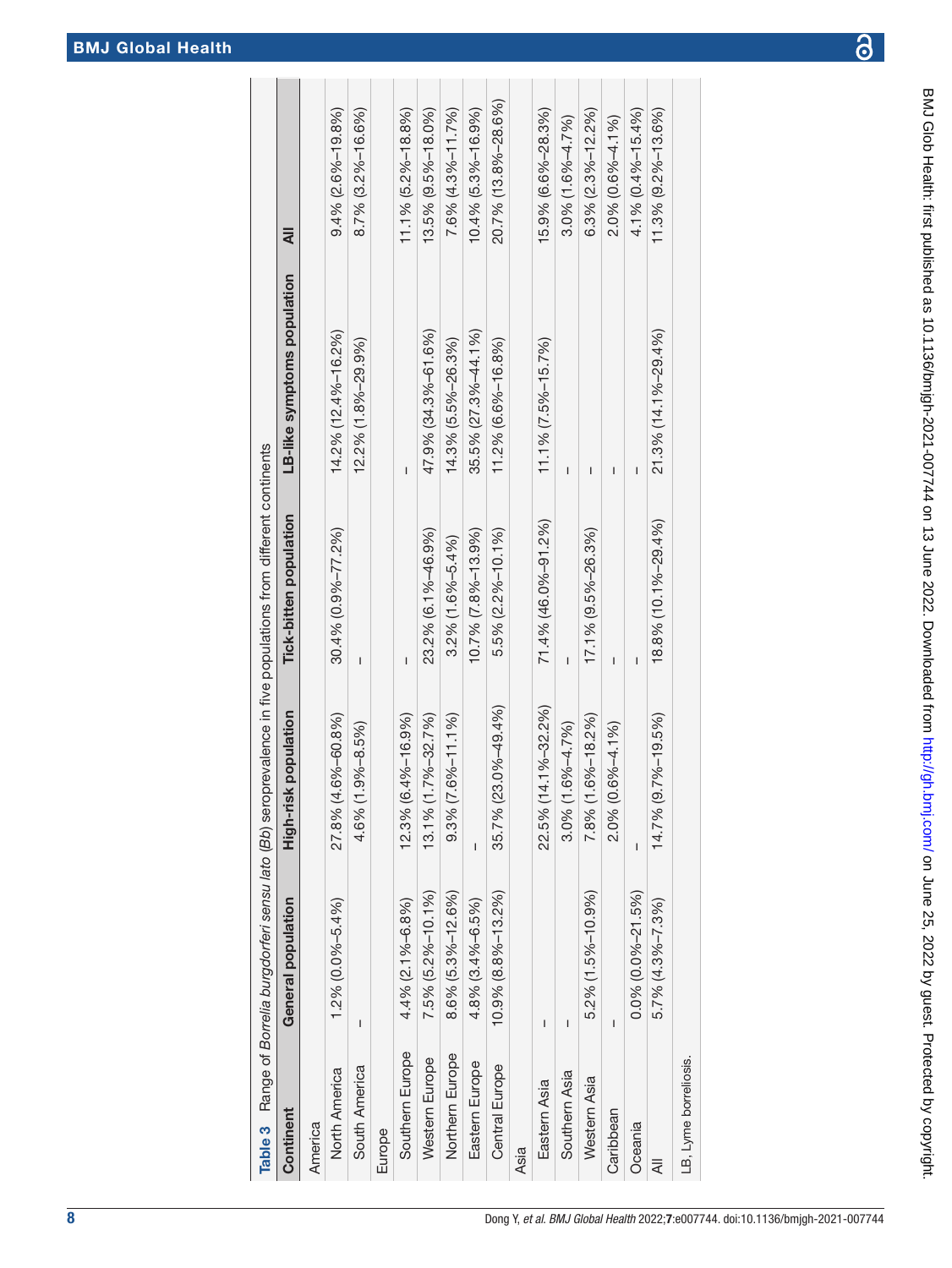



Õ

<span id="page-8-0"></span>Figure 3 Distribution of included samples by population category and WHO region. AMR, Region of the Americas; AR, Asian Region; EUR, European Region; LB, Lyme borreliosis.

and forest cover due to human activities and the prevalence of outdoor activities (eg, more time spent in public green spaces and increasingly frequent pet contact).<sup>116 117</sup>

In addition, our limited results regarding gender showed that the higher seropositivity rate in men relative to women was closely associated with the greater likelihood of males to engage in high-risk occupations. Older age is also a risk factor. Regarding residence, seropositivity rates were higher in rural than urban areas, suggesting that residence in rural areas is a risk factor of *Bb* infection, and other studies have reported increases in the proportion of seropositivity in urban populations over time, highlighting the need to raise awareness of *Bb* pathogens in cities.<sup>[118](#page-11-10)</sup> We believe that these differences may have a predictive value for assessing *Bb* risk factors as more data become available.



<span id="page-8-1"></span>Figure 4 Estimated western blotting (WB)-based *Borrelia burgdorferi sensu lato* (*Bb*) seroprevalence in different groups of human populations in reported countries. Different colours represent different groups of people and their disease severity, and grey areas represent countries reporting no *Bb* seroprevalence in humans. (A) General population. (B) High-risk population. (C) Tick-bitten population. (D) Lyme borreliosis (LB)-like symptoms population.



<span id="page-8-2"></span>Figure 5 Publication bias result of funnel plot.

We acknowledge the limitations of this study. First, due to the limited data, few studies were conducted with longitudinal follow-up, and it was not possible to systematically assess whether *Bb* antibody positivity has any long-term effect on the risk of developing LB or the risk of recurrence. Second, the heterogeneity of the included studies was high, and most of the reports lacked important information, such as exact definitions of high-risk groups, the inclusion of subjects with suspicious LB symptoms and no indication regarding whether random sampling was used, which may lead to heterogeneity. We did not identify specific sources of heterogeneity via subgroup, sensitivity or meta-regression analyses; thus, ongoing monitoring is needed to generate more data to address sources of heterogeneity and obtain more globally representative estimates. Third, our extraction of potential risk factors may be incomplete because not all studies reported demographic characteristics, which may have resulted in small sample sizes for some subgroups analysed, making estimates for those subgroups inaccurate. Fourth, secondary WB results for LB detection varied depending on the primary immunological method used, serum concentration, antigen type (eg, OspC-I, C6VlsE, circulating immune complex), antigen concentration, antibody type (eg, IgG, IgM), secondary antibody concentration and subjective judgement ability.

#### **CONCLUSIONS**

In conclusion, this systematic review provides a global estimate of the epidemiology of *Bb* infection in humans. With a high reported pooled seropositivity rate in the total population, *Bb* infection was most common in Europe. Subgroup analysis showed that the pooled seroprevalence increased steadily in these four subpopulations (the general population, the high-risk population, the tick-bitten population and the LB-like symptoms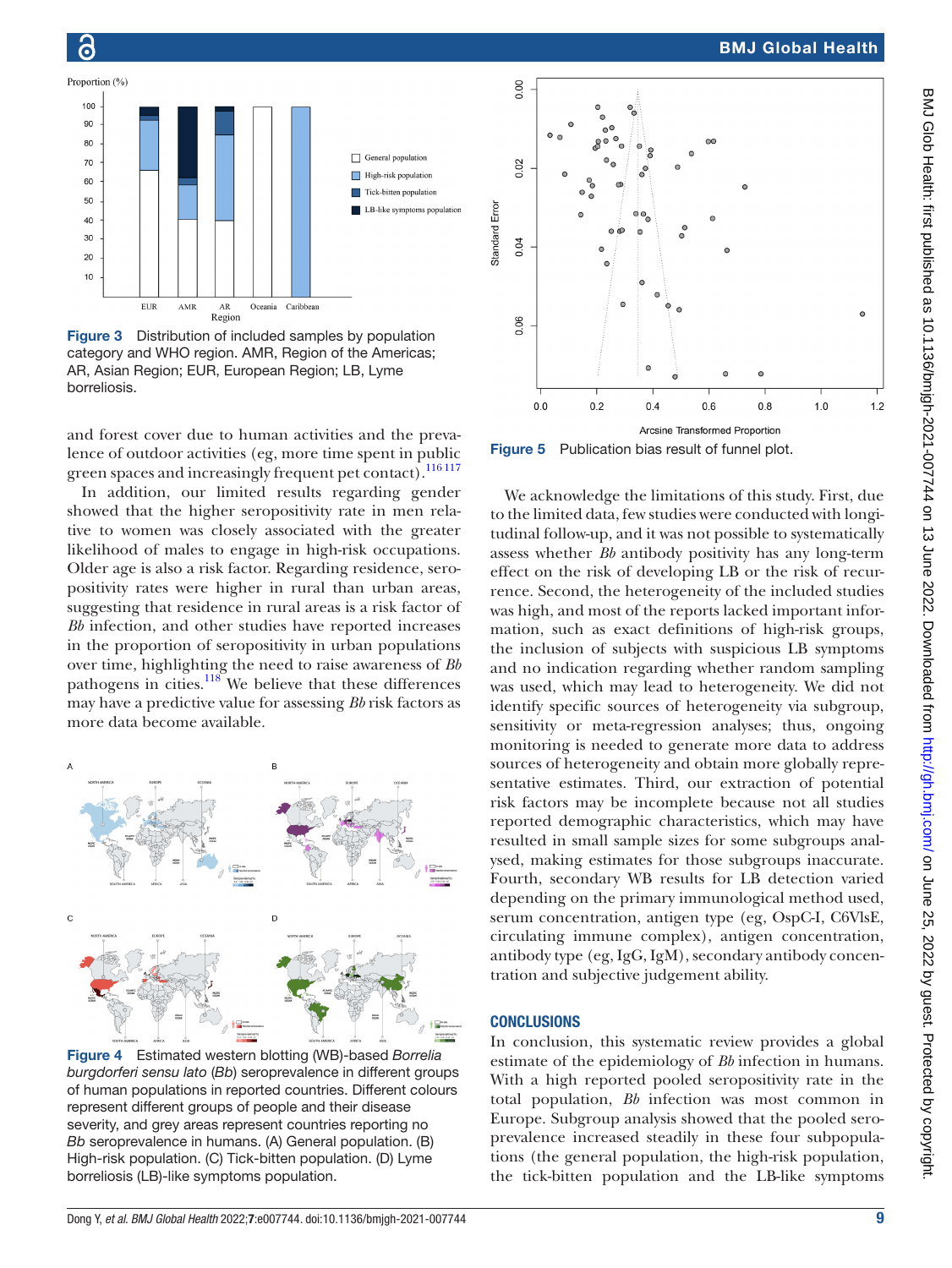population). This report further elaborates on the public health implications of the increasing prevalence of *Bb* infection. We confirmed that results confirmed by WB are more reliable than those not confirmed by WB when assessing human *Bb* infection. For risk factors, male sex, age >40 years, residence in rural areas and suffering from tick bites might increase the risk of *Bb* infection. However, future studies should be undertaken to verify these conclusions. LB is a widely distributed infectious disease, but it has not received much attention worldwide. One of the major public health challenges regarding LB is the ability to predict when and where there is a risk of *Bb* infection. A more accurate characterisation of the global distribution of *Bb* infection would guide the circulating epidemiology of LB and identify risk factors for the disease, which could inform the development of public health response policies and LB control programmes.

Contributors BFK, guarantor. BFK, LAH, and DY conceived and designed the study. DY, CWJ, and ZY conducted the database search and screening. DY, CJJ, and ZGZ extracted the data. DY, KJ, and CWJ conducted the quality assessment. DY, YJR, JZH, and ZGZ conducted the analysis in conjunction with XX, CWJ and FXY. DY, LMX, WSY, YP and LBX interpreted the data and drafted the manuscript. BFK and LAH revised and approved the manuscript.

Funding This work was supported by grants from the National Natural Science Foundation of China (No 32060180, 82160304, 81860644, 81560596 and 31560051) and the Joint Foundation of Yunnan Province Department of Science and Technology-Kunming Medical University (No 2019FE001 (2019FE002) and 2017FE467 (2017FE001)) and the Science Research Fund Project of Yunnan Provincial Department of Education (2021Y323).

Disclaimer The funding institutions had no involvement in the design of the study or review of the manuscript.

Competing interests None declared.

Patient and public involvement Patients and/or the public were not involved in the design, or conduct, or reporting, or dissemination plans of this research.

Patient consent for publication Not required.

Provenance and peer review Not commissioned; externally peer reviewed.

Data availability statement Data are available in a public, open access repository.

Supplemental material This content has been supplied by the author(s). It has not been vetted by BMJ Publishing Group Limited (BMJ) and may not have been peer-reviewed. Any opinions or recommendations discussed are solely those of the author(s) and are not endorsed by BMJ. BMJ disclaims all liability and responsibility arising from any reliance placed on the content. Where the content includes any translated material, BMJ does not warrant the accuracy and reliability of the translations (including but not limited to local regulations, clinical guidelines, terminology, drug names and drug dosages), and is not responsible for any error and/or omissions arising from translation and adaptation or otherwise.

Open access This is an open access article distributed in accordance with the Creative Commons Attribution Non Commercial (CC BY-NC 4.0) license, which permits others to distribute, remix, adapt, build upon this work non-commercially, and license their derivative works on different terms, provided the original work is properly cited, appropriate credit is given, any changes made indicated, and the use is non-commercial. See: [http://creativecommons.org/licenses/by-nc/4.0/.](http://creativecommons.org/licenses/by-nc/4.0/)

#### <span id="page-9-0"></span>**REFERENCES**

- 1 Branda JA, Steere AC. Laboratory diagnosis of Lyme borreliosis. *[Clin Microbiol Rev](http://dx.doi.org/10.1128/CMR.00018-19)* 2021;34:e00018–19.
- 2 Joung HA, Ballard ZS, Wu J. Point-of-care serodiagnostic test for early-stage Lyme disease using a multiplexed paper-based immunoassay and machine learning. *ACS Nano* 2020;14:229–40.
- 3 Kilpatrick AM, Dobson ADM, Levi T, *et al*. Lyme disease ecology in a changing world: consensus, uncertainty and critical gaps

for improving control. *[Philos Trans R Soc Lond B Biol Sci](http://dx.doi.org/10.1098/rstb.2016.0117)* 2017;372:20160117.

- <span id="page-9-1"></span>Stanek G, Strle F. Lyme borreliosis-from tick bite to diagnosis and treatment. *[FEMS Microbiol Rev](http://dx.doi.org/10.1093/femsre/fux047)* 2018;42:233–58.
- <span id="page-9-2"></span>5 Rosenberg R, Lindsey NP, Fischer M, *et al*. Vital signs: trends in reported vector-borne disease cases–United States and Territories, 2004-2016. *[MMWR Morb Mortal Wkly Rep](http://dx.doi.org/10.15585/mmwr.mm6717e1)* 2018;67:496–501.
- <span id="page-9-3"></span>6 Bernard Q, Smith AA, Yang X, *et al*. Plasticity in early immune evasion strategies of a bacterial pathogen. *[Proc Natl Acad Sci U S](http://dx.doi.org/10.1073/pnas.1718595115)  [A](http://dx.doi.org/10.1073/pnas.1718595115)* 2018;115:E3788–97.
- 7 D'Arco C, Dattwyler RJ, Arnaboldi PM. *Borrelia burgdorferi*-specific IgA in Lyme disease. *[EBioMedicine](http://dx.doi.org/10.1016/j.ebiom.2017.04.025)* 2017;19:91–7.
- <span id="page-9-4"></span>Rodino KG, Theel ES, Pritt BS. Tick-borne diseases in the United States. *[Clin Chem](http://dx.doi.org/10.1093/clinchem/hvaa040)* 2020;66:537–48.
- <span id="page-9-5"></span>9 Branda JA, Body BA, Boyle J, *et al*. Advances in serodiagnostic testing for Lyme disease are at hand. *[Clin Infect Dis](http://dx.doi.org/10.1093/cid/cix943)* 2018;66:1133–9.
- 10 Pegalajar-Jurado A, Schriefer ME, Welch RJ. Evaluation of modified two-tiered testing algorithms for Lyme disease laboratory diagnosis using well-characterized serum samples. *J Clin Microbiol* 2018;56:e01943–17.
- <span id="page-9-6"></span>11 Di Renzi S, Martini A, Binazzi A. Risk of acquiring tick-borne infections in forestry workers from Lazio, Italy. *Eur J Clin Microbiol Infect Dis* 2010;29:1579–81.
- 12 Snyder JL, Giese H, Bandoski-Gralinski C, *et al*. T2 magnetic resonance assay-based direct detection of three Lyme diseaserelated *Borrelia* species in whole-blood samples. *[J Clin Microbiol](http://dx.doi.org/10.1128/JCM.00510-17)* 2017;55:2453–61.
- <span id="page-9-7"></span>13 Wells G, Shea B, O'Connell D. The Newcastle-Ottawa scale (NOS) for assessing the quality of nonrandomised studies in metaanalyses, 2021. Available: [http://www.ohri.ca/programs/clinical\\_](http://www.ohri.ca/programs/clinical_epidemiology/oxford.asp) [epidemiology/oxford.asp](http://www.ohri.ca/programs/clinical_epidemiology/oxford.asp)
- 14 Stockdale AJ, Kreuels B, Henrion MYR, *et al*. The global prevalence of hepatitis D virus infection: systematic review and meta-analysis. *[J Hepatol](http://dx.doi.org/10.1016/j.jhep.2020.04.008)* 2020;73:523–32.
- <span id="page-9-8"></span>15 Cora M, Kaklıkkaya N, Topbaş M, *et al*. Determination of seroprevalence of *Borrelia burgdorferi* IgG in adult population living in Trabzon. *[Balkan Med J](http://dx.doi.org/10.4274/balkanmedj.2015.0478)* 2017;34:47–52.
- <span id="page-9-9"></span>16 Smith RP, Elias SP, Cavanaugh CE, *et al*. Seroprevalence of *Borrelia burgdorferi, B. miyamotoi*, and Powassan Virus in Residents Bitten by *Ixodes* Ticks, Maine, USA. *[Emerg Infect Dis](http://dx.doi.org/10.3201/eid2504.180202)* 2019;25:804–7.
- 17 Best SJ, Tschaepe MI, Wilson KM. Investigation of the performance of serological assays used for Lyme disease testing in Australia. *[PLoS One](http://dx.doi.org/10.1371/journal.pone.0214402)* 2019;14:e214402.
- 18 Pascoe EL, Stephenson N, Abigana A, *et al*. Human Seroprevalence of Tick-Borne *Anaplasma phagocytophilum*, *Borrelia burgdorferi*, and *Rickettsia* Species in Northern California. *[Vector Borne Zoonotic Dis](http://dx.doi.org/10.1089/vbz.2019.2489)* 2019;19:871–8.
- 19 Brummitt SI, Kjemtrup AM, Harvey DJ, *et al*. *Borrelia burgdorferi* and *Borrelia miyamotoi* seroprevalence in California blood donors. *[PLoS One](http://dx.doi.org/10.1371/journal.pone.0243950)* 2020;15:e243950.
- 20 Lipsett SC, Branda JA, Nigrovic LE. Evaluation of the modified twotiered testing method for diagnosis of Lyme disease in children. *[J](http://dx.doi.org/10.1128/JCM.00547-19)  [Clin Microbiol](http://dx.doi.org/10.1128/JCM.00547-19)* 2019;57:19. doi:10.1128/JCM.00547-19
- 21 Psevdos G, Khoo T, Chow R, *et al*. Epidemiology of Lyme disease among US veterans in long Island, New York. *[Ticks Tick Borne Dis](http://dx.doi.org/10.1016/j.ttbdis.2018.12.003)* 2019;10:407–11.
- 22 Maulden AB, Garro AC, Balamuth F, *et al*. Two-Tier Lyme disease serology test results can vary according to the specific First-Tier test used. *[J Pediatric Infect Dis Soc](http://dx.doi.org/10.1093/jpids/piy133)* 2020;9:128–33.
- 23 Gordillo-Pérez G, Torres J, Solórzano-Santos F, *et al*. [Seroepidemiologic study of Lyme's borreliosis in Mexico City and the northeast of the Mexican Republic]. *[Salud Publica Mex](http://www.ncbi.nlm.nih.gov/pubmed/14628614)* 2003;45:351–5.
- 24 Gordillo-Pérez G, García-Juárez I, Solórzano-Santos F, *et al*. Serological evidence of Borrelia burgdorferi infection in Mexican patients with facial palsy. *[Rev Invest Clin](http://dx.doi.org/10.24875/RIC.17002344)* 2017;69:344–8.
- 25 Hatchette TF, Johnston BL, Schleihauf E, *et al*. Epidemiology of Lyme disease, nova Scotia, Canada, 2002-2013. *[Emerg Infect Dis](http://dx.doi.org/10.3201/eid2110.141640)* 2015;21:1751–8.
- 26 Rodríguez I, Fernández C, Sánchez L, *et al*. Prevalence of antibodies to *Borrelia burgdorferi sensu stricto* in humans from a Cuban village. *[Braz J Infect Dis](http://dx.doi.org/10.1016/s1413-8670(12)70280-5)* 2012;16:82–5.
- 27 Miranda J, Mattar S, Perdomo K, *et al*. [Seroprevalence of Lyme borreliosis in workers from Cordoba, Colombia]. *[Rev Salud Publica](http://dx.doi.org/10.1590/s0124-00642009000300016)* 2009;11:480–9.
- 28 Lorenzi MC, Bittar RSM, Pedalini MEB, *et al*. Sudden deafness and Lyme disease. *[Laryngoscope](http://dx.doi.org/10.1097/00005537-200302000-00021)* 2003;113:312–5.
- 29 Passos SD, Gazeta RE, Latorre MdoR, *et al*. [Epidemiological characteristics of Lyme-like disease in children]. *[Rev Assoc Med](http://dx.doi.org/10.1590/s0104-42302009000200015)  [Bras](http://dx.doi.org/10.1590/s0104-42302009000200015)* 2009;55:139–44.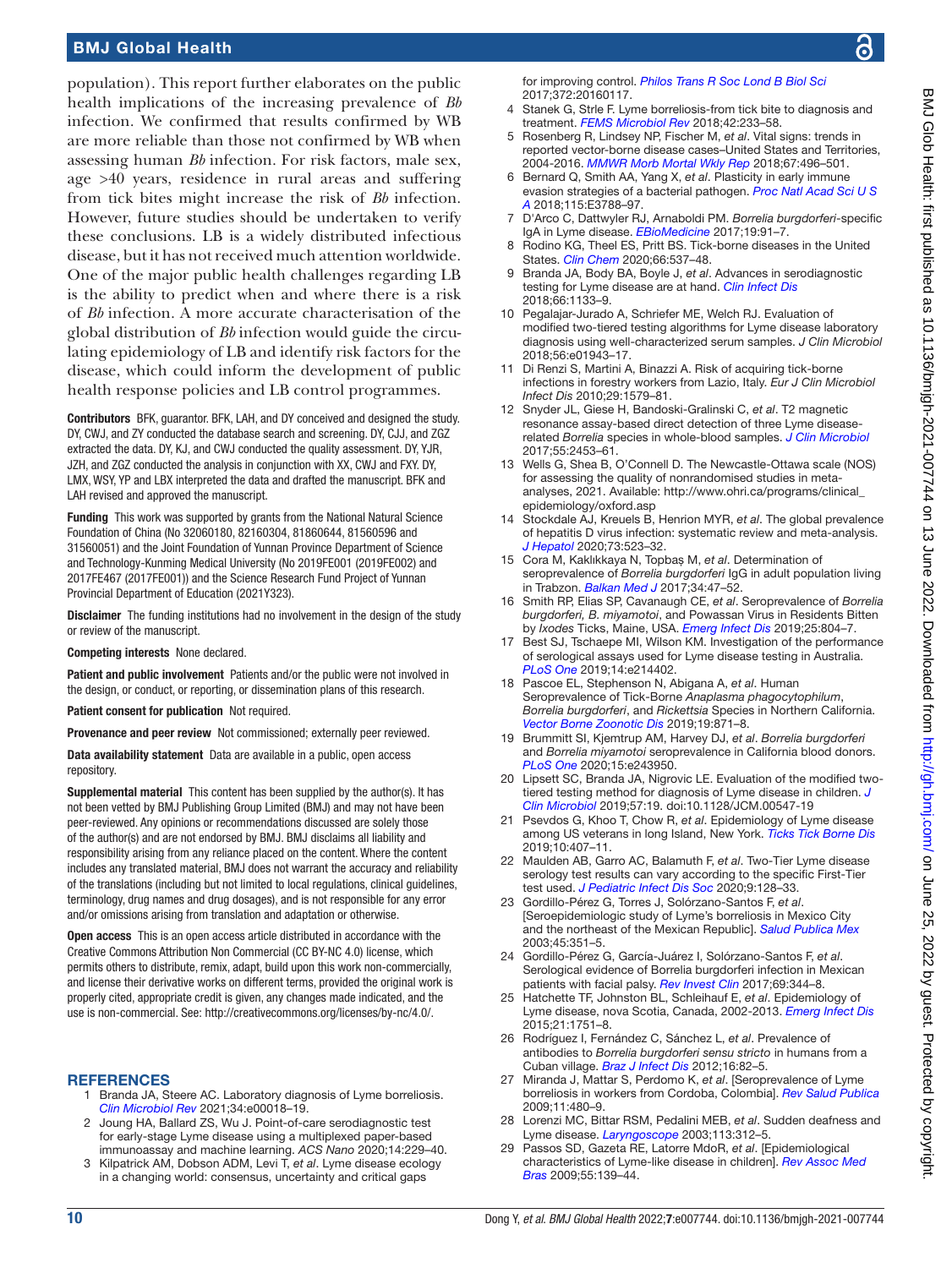# G

# BMJ Global Health

- 30 Cinco M, Barbone F, Grazia Ciufolini M, *et al*. Seroprevalence of tick-borne infections in forestry rangers from northeastern Italy. *[Clin](http://dx.doi.org/10.1111/j.1469-0691.2004.01026.x)  [Microbiol Infect](http://dx.doi.org/10.1111/j.1469-0691.2004.01026.x)* 2004;10:1056–61.
- 31 Tomao P, Ciceroni L, D'Ovidio MC, *et al*. Prevalence and incidence of antibodies to *Borrelia burgdorferi* and to tick-borne encephalitis virus in agricultural and forestry workers from Tuscany, Italy. *[Eur J](http://dx.doi.org/10.1007/s10096-005-1348-0)  [Clin Microbiol Infect Dis](http://dx.doi.org/10.1007/s10096-005-1348-0)* 2005;24:457–63.
- 32 Di Renzi S, Martini A, Binazzi A, *et al*. Risk of acquiring tick-borne infections in forestry workers from Lazio, Italy. *[Eur J Clin Microbiol](http://dx.doi.org/10.1007/s10096-010-1028-6)  [Infect Dis](http://dx.doi.org/10.1007/s10096-010-1028-6)* 2010;29:1579–81.
- 33 Sonnleitner ST, Margos G, Wex F, *et al*. Human seroprevalence against *Borrelia burgdorferi sensu lato* in two comparable regions of the eastern Alps is not correlated to vector infection rates. *[Ticks](http://dx.doi.org/10.1016/j.ttbdis.2014.12.006)  [Tick Borne Dis](http://dx.doi.org/10.1016/j.ttbdis.2014.12.006)* 2015;6:221–7.
- 34 Krstić M, Stajković N. [Risk for infection by lyme disease cause in green surfaces maintenance workers in Belgrade]. *[Vojnosanit Pregl](http://dx.doi.org/10.2298/vsp0705313k)* 2007;64:313–8.
- 35 Jovanovic D, Atanasievska S, Protic-Djokic V, *et al*. Seroprevalence of *Borrelia burgdorferi* in occupationally exposed persons in the Belgrade area, Serbia. *[Braz J Microbiol](http://dx.doi.org/10.1590/S1517-838246320140698)* 2015;46:807–14.
- 36 Rojko T, Bogovič P, Lotrič-Furlan S, *et al*. *Borrelia burgdorferi sensu lato* infection in patients with peripheral facial palsy. *[Ticks Tick](http://dx.doi.org/10.1016/j.ttbdis.2018.11.019)  [Borne Dis](http://dx.doi.org/10.1016/j.ttbdis.2018.11.019)* 2019;10:398–406.
- 37 Munro H, Mavin S, Duffy K, *et al*. Seroprevalence of Lyme borreliosis in Scottish blood donors. *[Transfus Med](http://dx.doi.org/10.1111/tme.12197)* 2015;25:284–6.
- 38 Mavin S, Evans R, Milner RM, *et al*. Local *Borrelia burgdorferi sensu stricto* and *Borrelia afzelii* strains in a single mixed antigen improves western blot sensitivity. *[J Clin Pathol](http://dx.doi.org/10.1136/jcp.2008.063461)* 2009;62:552–4.
- 39 Ruiz VH, Edjolo A, Roubaud-Baudron C, *et al*. Association of Seropositivity to *Borrelia burgdorferi* With the Risk of Neuropsychiatric Disorders and Functional Decline in Older Adults: The Aging Multidisciplinary Investigation Study. *[JAMA Neurol](http://dx.doi.org/10.1001/jamaneurol.2019.3292)* 2020;77:210–4.
- 40 Bernard A, Kodjikian L, Abukhashabh A, *et al*. Diagnosis of Lymeassociated uveitis: value of serological testing in a tertiary centre. *[Br J Ophthalmol](http://dx.doi.org/10.1136/bjophthalmol-2017-310251)* 2018;102:369–72.
- 41 Thorin C, Rigaud E, Capek I, *et al*. [Seroprevalence of Lyme Borreliosis and tick-borne encephalitis in workers at risk, in eastern France]. *[Med Mal Infect](http://dx.doi.org/10.1016/j.medmal.2008.06.008)* 2008;38:533–42.
- 42 Skogman BH, Ekerfelt C, Ludvigsson J, *et al*. Seroprevalence of *Borrelia* IgG antibodies among young Swedish children in relation to reported tick bites, symptoms and previous treatment for Lyme borreliosis: a population-based survey. *[Arch Dis Child](http://dx.doi.org/10.1136/adc.2010.183624)* 2010;95:1013–6.
- 43 Madsen KB, Wallménius K, Fridman Åke, *et al*. Seroprevalence against *Rickettsia* and *Borrelia* Species in Patients with Uveitis: A Prospective Survey. *[J Ophthalmol](http://dx.doi.org/10.1155/2017/9247465)* 2017;2017:9247465.
- 44 Woessner R, Gaertner BC, Grauer MT, *et al*. Incidence and prevalence of infection with human granulocytic ehrlichiosis agent in Germany. A prospective study in young healthy subjects. *[Infection](http://dx.doi.org/10.1007/s15010-001-2005-x)* 2001;29:271–3.
- 45 Karatolios K, Maisch B, Pankuweit S. Suspected inflammatory cardiomyopathy. Prevalence of *Borrelia burgdorferi* in endomyocardial biopsies with positive serological evidence. *[Herz](http://dx.doi.org/10.1007/s00059-014-4118-x)* 2015;40:91–5.
- 46 Dehnert M, Fingerle V, Klier C, *et al*. Seropositivity of Lyme borreliosis and associated risk factors: a population-based study in children and adolescents in Germany (KiGGS). *[PLoS One](http://dx.doi.org/10.1371/journal.pone.0041321)* 2012;7:e41321.
- 47 Wilking H, Fingerle V, Klier C, *et al*. Antibodies against *Borrelia burgdorferi sensu lato* among Adults, Germany, 2008-2011. *[Emerg](http://dx.doi.org/10.3201/eid2101.140009)  [Infect Dis](http://dx.doi.org/10.3201/eid2101.140009)* 2015;21:107–10.
- 48 Woudenberg T, Bohm S, Bohmer M. Dynamics of *Borrelia burgdorferi*-Specific Antibodies: seroconversion and seroreversion between two population-based, cross-sectional surveys among adults in Germany. *Microorganisms* 1859;2020:8.
- 49 Dersch R, Sarnes A, Maul M, *et al*. Immunoblot reactivity at followup in treated patients with Lyme neuroborreliosis and healthy controls. *[Ticks Tick Borne Dis](http://dx.doi.org/10.1016/j.ttbdis.2018.09.011)* 2019;10:166–9.
- 50 Visser AE, Verduyn Lunel FM, Veldink JH, *et al*. No association between *Borrelia burgdorferi* antibodies and amyotrophic lateral sclerosis in a case-control study. *[Eur J Neurol](http://dx.doi.org/10.1111/ene.13197)* 2017;24:227–30.
- 51 Kazi H, de Groot-Mijnes JDF, Ten Dam-van Loon NH, *et al*. No Value for Routine Serologic Screening for *Borrelia burgdorferi* in Patients With Uveitis in the Netherlands. *[Am J Ophthalmol](http://dx.doi.org/10.1016/j.ajo.2016.04.002)* 2016;166:189–93.
- 52 Zomer TP, Barendregt JNM, van Kooten B, *et al*. Non-specific symptoms in adult patients referred to a Lyme centre. *[Clin](http://dx.doi.org/10.1016/j.cmi.2018.09.016)  [Microbiol Infect](http://dx.doi.org/10.1016/j.cmi.2018.09.016)* 2019;25:67–70.
- 53 Zwerink M, Zomer TP, van Kooten B, *et al*. Predictive value of *Borrelia burgdorferi* IgG antibody levels in patients referred to a tertiary Lyme centre. *[Ticks Tick Borne Dis](http://dx.doi.org/10.1016/j.ttbdis.2017.12.014)* 2018;9:594–7.
- 54 De Keukeleire M, Vanwambeke SO, Cochez C, *et al*. Seroprevalence of *Borrelia burgdorferi, Anaplasma phagocytophilum,* and Francisella tularensis infections in Belgium: results of three population-based samples. *[Vector Borne Zoonotic](http://dx.doi.org/10.1089/vbz.2016.1954)  [Dis](http://dx.doi.org/10.1089/vbz.2016.1954)* 2017;17:108–15.
- 55 De Keukeleire M, Robert A, Luyasu V, *et al*. Seroprevalence of *Borrelia burgdorferi* in Belgian forestry workers and associated risk factors. *[Parasit Vectors](http://dx.doi.org/10.1186/s13071-018-2860-2)* 2018;11:277.
- 56 Lernout T, Kabamba-Mukadi B, Saegeman V, *et al*. The value of seroprevalence data as surveillance tool for Lyme borreliosis in the general population: the experience of Belgium. *[BMC Public Health](http://dx.doi.org/10.1186/s12889-019-6914-y)* 2019;19:597.
- 57 Vellinga A, Kilkelly H, Cullinan J, *et al*. Geographic distribution and incidence of Lyme borreliosis in the West of Ireland. *[Ir J Med Sci](http://dx.doi.org/10.1007/s11845-017-1700-2)* 2018;187:435–40.
- 58 Lledó L, Gegúndez MI, Giménez-Pardo C, *et al*. A seventeen-year epidemiological surveillance study of *Borrelia burgdorferi* infections in two provinces of northern Spain. *[Int J Environ Res Public Health](http://dx.doi.org/10.3390/ijerph110201661)* 2014;11:1661–72.
- 59 Segura F, Diestre G, Sanfeliu I, *et al*. [Seroprevalence of *Borrelia burgdorferi* infection in the area of Valles Occidental (Barcelona, Spain)]. *[Med Clin](http://dx.doi.org/10.1016/s0025-7753(04)74527-3)* 2004;123:395.
- 60 Lledó L, Gegúndez MI, Saz JV, *et al*. Screening of the prevalence of antibodies to *Borrelia burgdorferi* in Madrid province, Spain. *[Eur J](http://dx.doi.org/10.1023/b:ejep.0000027349.48337.cb)  [Epidemiol](http://dx.doi.org/10.1023/b:ejep.0000027349.48337.cb)* 2004;19:471–2.
- 61 Oteiza-Olaso J, Tiberio-López G, Martínez de Artola V. [Seroprevalence of Lyme disease in Navarra, Spain]. *[Med Clin](http://dx.doi.org/10.1016/j.medcli.2010.06.008)* 2011;136:336–9.
- 62 Lledó L, Giménez-Pardo C, Gegúndez MI. Screening of Forestry Workers in Guadalajara Province (Spain) for Antibodies to *Lymphocytic Choriomeningitis* Virus, Hantavirus*, Rickettsia spp. and Borrelia burgdorferi*. *[Int J Environ Res Public Health](http://dx.doi.org/10.3390/ijerph16224500)* 2019;16:4500.
- 63 Vázquez-López ME, Fernández G, Díaz P, *et al*. [Usefulness of serological studies for the early diagnosis of Lyme disease in Primary Health Care Centres]. *[Aten Primaria](http://dx.doi.org/10.1016/j.aprim.2017.01.008)* 2018;50:16–22.
- 64 Jäämaa S, Salonen M, Seppälä I, *et al*. Varicella zoster and *Borrelia burgdorferi* are the main agents associated with facial paresis, especially in children. *[J Clin Virol](http://dx.doi.org/10.1016/s1386-6532(02)00169-5)* 2003;27:146–51.
- 65 Cuellar J, Dub T, Sane J, *et al*. Seroprevalence of Lyme borreliosis in Finland 50 years ago. *[Clin Microbiol Infect](http://dx.doi.org/10.1016/j.cmi.2019.10.003)* 2020;26:632–6.
- 66 van Beek J, Sajanti E, Helve O, *et al*. Population-based *Borrelia burgdorferi sensu lato* seroprevalence and associated risk factors in Finland. *[Ticks Tick Borne Dis](http://dx.doi.org/10.1016/j.ttbdis.2017.10.018)* 2018;9:275–80.
- 67 Mygland A, Skarpaas T, Ljøstad U. Chronic polyneuropathy and Lyme disease. *[Eur J Neurol](http://dx.doi.org/10.1111/j.1468-1331.2006.01395.x)* 2006;13:1213–5.
- 68 Thortveit ET, Aase A, Petersen LB, *et al*. Subjective health complaints and exposure to tick-borne infections in southern Norway. *[Acta Neurol Scand](http://dx.doi.org/10.1111/ane.13263)* 2020;142:260–6.
- 69 Hjetland R, Nilsen RM, Grude N, *et al*. Seroprevalence of antibodies to *Borrelia burgdorferi sensu lato* in healthy adults from western Norway: risk factors and methodological aspects. *[APMIS](http://dx.doi.org/10.1111/apm.12267)* 2014;122:1114–24.
- 70 Fryland L, Wilhelmsson P, Lindgren P-E, *et al*. Low risk of developing *Borrelia burgdorferi* infection in the south-east of Sweden after being bitten by a *Borrelia burgdorferi*-infected tick. *[Int](http://dx.doi.org/10.1016/j.ijid.2010.10.006) [J Infect Dis](http://dx.doi.org/10.1016/j.ijid.2010.10.006)* 2011;15:e174–81.
- 71 Johansson M, Manfredsson L, Wistedt A, *et al*. Significant variations in the seroprevalence of C6 ELISA antibodies in a highly endemic area for Lyme borreliosis: evaluation of age, sex and seasonal differences. *[APMIS](http://dx.doi.org/10.1111/apm.12664)* 2017;125:476–81.
- 72 Jensen BB, Bruun MT, Jensen PM, *et al*. Evaluation of factors influencing tick bites and tick-borne infections: a longitudinal study. *[Parasit Vectors](http://dx.doi.org/10.1186/s13071-021-04751-0)* 2021;14:289.
- 73 Hristea A, Hristescu S, Ciufecu C, *et al*. Seroprevalence of *Borrelia burgdorferi* in Romania. *[Eur J Epidemiol](http://dx.doi.org/10.1023/a:1015600729900)* 2001;17:891–6.
- 74 Kalmár Z, Briciu V, Coroian M, *et al*. Seroprevalence of antibodies against *Borrelia burgdorferi sensu lato* in healthy blood donors in Romania: an update. *[Parasit Vectors](http://dx.doi.org/10.1186/s13071-021-05099-1)* 2021;14:596.
- 75 Shkilna M, Andreychyn M, Korda M, *et al*. Serological surveillance of hospitalized patients for Lyme borreliosis in Ukraine. *[Vector](http://dx.doi.org/10.1089/vbz.2020.2715)  [Borne Zoonotic Dis](http://dx.doi.org/10.1089/vbz.2020.2715)* 2021;21:301–3.
- 76 Bazovska S, Machacova E, Spalekova M, *et al*. Reported incidence of Lyme disease in Slovakia and antibodies to *B. burgdorferi* antigens detected in healthy population. *[Bratisl Lek Listy](http://www.ncbi.nlm.nih.gov/pubmed/16457044)* 2005;106:270–3.